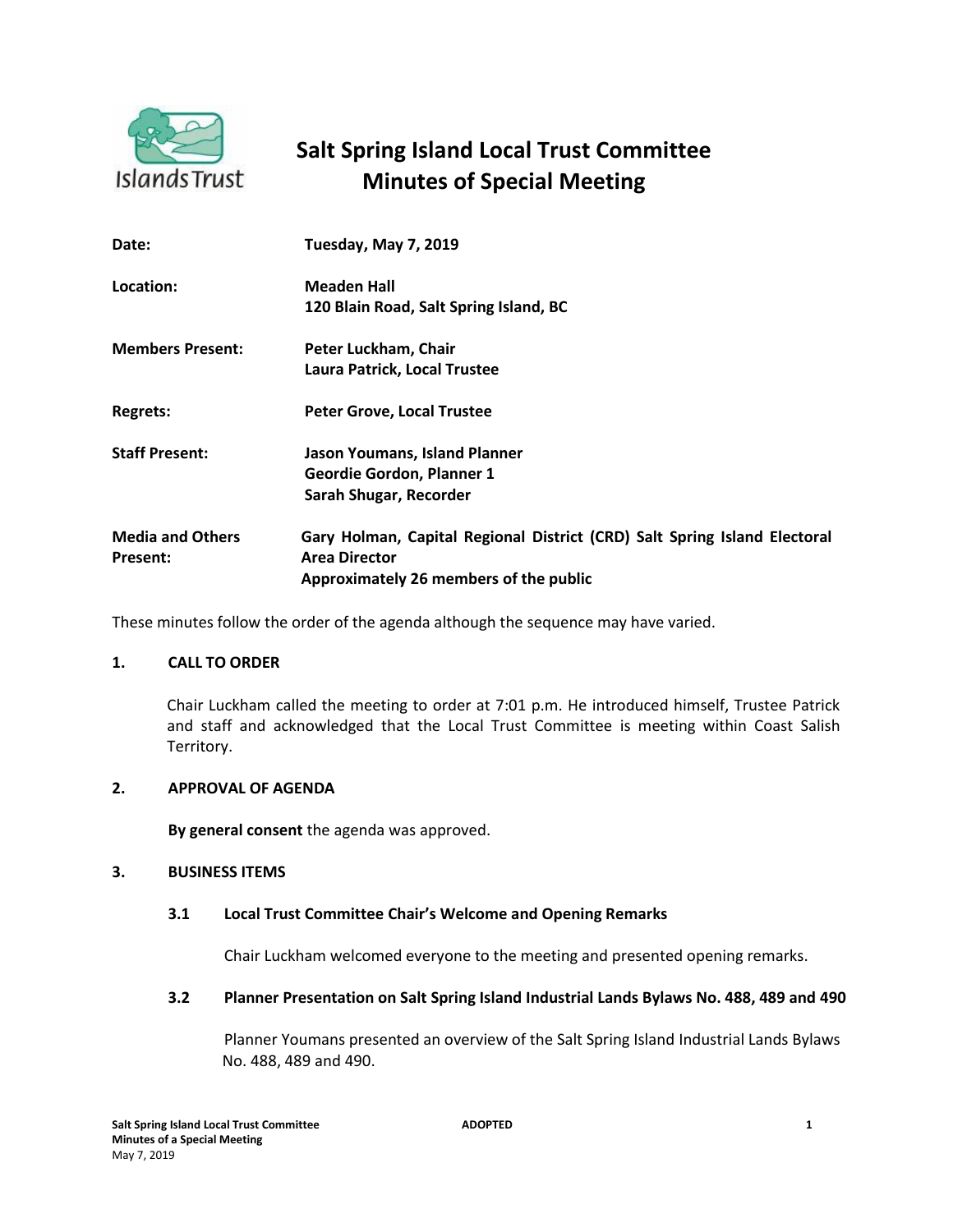Bylaw No. 488 amends the Salt Spring Island Official Community Plan to introduce language around new General Employment land use designations. It also introduces a new policy that that the Local Trust Committee could consider supporting the creation of new "general employment" zoned land in the following areas:

- Near the intersection of Fulford Ganges and Beaver Point roads;
- Near the intersection of Rainbow and Atkins roads;
- Near the intersection of Long Harbour and Upper Ganges roads.

Bylaw No. 489 amends the Salt Spring Island Land Use Bylaw to change current industrial zones to general employment zones, and introduces a range of new uses on some general employment zoned properties.

Bylaw No. 490 amends the Salt Spring Island Land Use Bylaw to bring zoning on a number of Capital Regional District (CRD) owned waste management properties into alignment with their actual uses.

## **3.3 Question and Answer Period**

A member of the public asked if 251 Fulford Ganges Road is proposed to be General Employment 1 (GE1) or General Employment 2 (GE2).

Planner Youmans reported 251 Fulford Ganges Road is proposed to be rezoned Employment 1 (GE1). GE1 uses are largely to be carried out indoors and that "Vehicle and other metal dismantling and recycling" is not permitted in a GE1 zone. Planner Youmans also read from the list of permitted uses in the GE1 zone

A member of the public asked if bylaw enforcement is under the jurisdiction of the Islands Trust and how bylaw enforcement complaints are processed. It was also asked whether, if the proposed bylaws are adopted, at what point would they be enforced?

Chair Luckham spoke about the bylaw enforcement process.

Planner Youmans reported that some outstanding bylaw enforcement complaints related to industrial activities may have been placed on hold until conclusion of the Industrial Land Uses project.

A member of the public asked if 161 Beddis Road would have more permitted uses.

Planner Youmans reported 161 Beddis Road is not included in the proposed bylaws and therefore is not proposed to have a zoning change. The property owner would have received notification about the proposed bylaws as it is adjacent to a property that is included in Bylaw 489.

A member of the public commented that the current bylaw enforcement process does not support respect and enforcement of the bylaws. There is a belief in the community that it is relatively easy to violate the bylaws and that it is better to ask for forgiveness than permission.

Trustee Patrick expressed support for improving communications regarding what is permitted and what is not permitted. She advised that Islands Trust is putting significant resources into communications next year.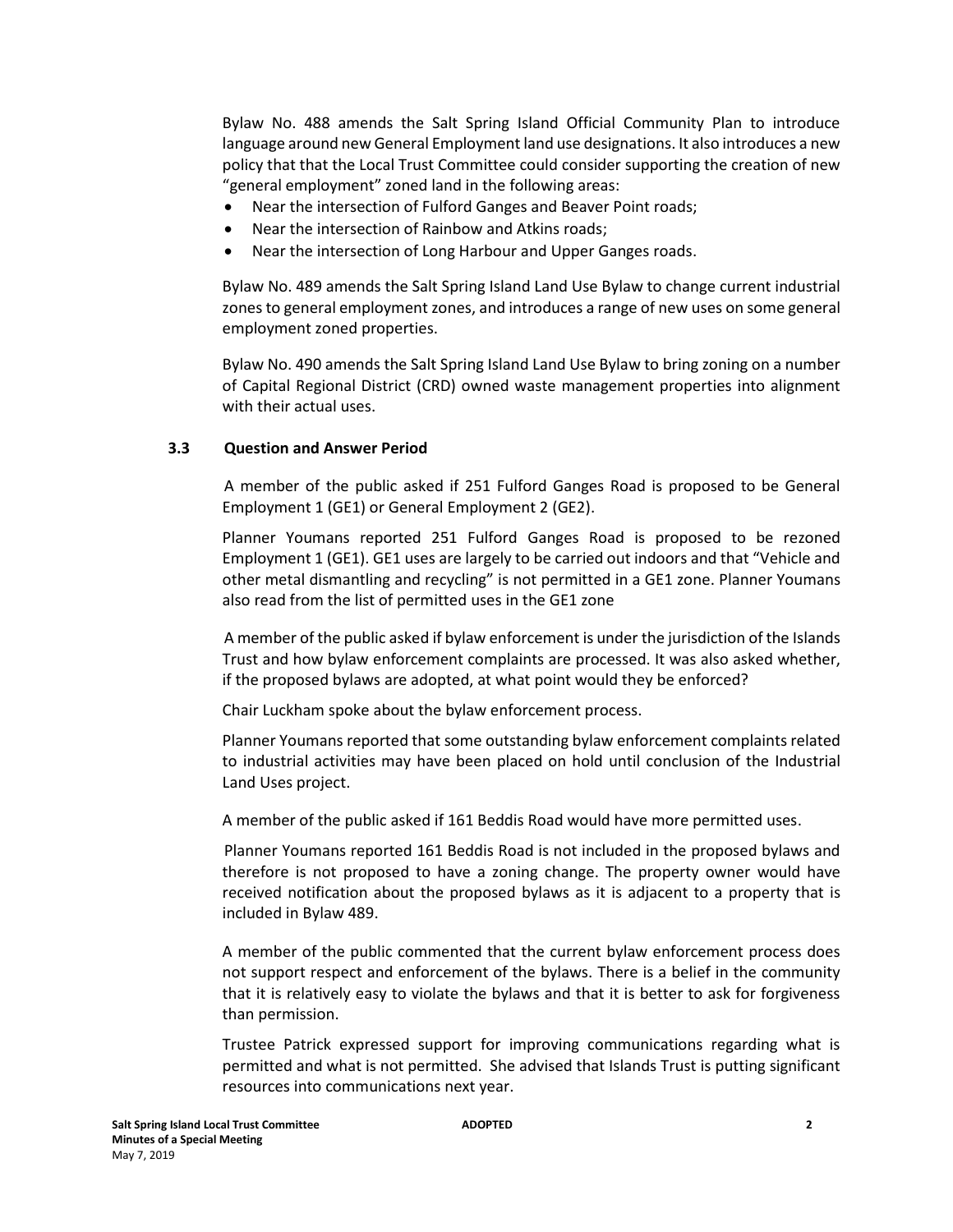A member of the public asked at what point properties were assigned the variations within the GE1, GE2 and GE3 zones and when were the neighbours notified. The member of the public asked when concerns would need to be brought forward.

Planner Youmans reported that most of the zone variations were introduced in August 2018 although some of the properties had existing variations that were carried over from the current Land Use Bylaw into the proposed bylaws. The Salt Spring Island Local Trust Committee directed staff to send Community Information Meeting and Public Hearing notification for Bylaws 488, 489 and 490 to all property owners within 100 metres of any properties proposed for rezoning.

Chair Luckham reported that all new information would need to be received by the Salt Spring Island Local Trust Committee prior to the close of the Public Hearing scheduled on May 14, 2019 and that the Salt Spring Island Local Trust Committee cannot receive new information following the Public Hearing.

A member of the public expressed concern that illegal activity is a burden to neighbours and recommended that the Salt Spring Island Local Trust Committee make bylaw enforcement a priority.

A member of the public asked for clarification regarding a property on Scott Point Drive and asked for clarification regarding the definition of "marine dependent".

Planner Youmans reported the Scott Point Drive property is proposed to be zoned GE3(a) which states that, "all uses must be marine-dependent". Planner Youmans also read the definition for "marine-dependant".

A member of the public expressed concern that existing bylaws are not enforced and asked how many bylaw enforcement files does the Islands Trust accept as non-compliant.

Chair Luckham spoke to the nature of the complaint-based bylaw enforcement system.

Trustee Patrick noted property owners that are facing bylaw enforcement have an option to apply for rezoning.

A member of the public asked if any property could apply to be rezoned.

Planner Youmans spoke to the rezoning process and presented an example of two properties near the intersection of Long Harbour Road and Upper Ganges Road.

A member of the public asked if the properties across from a property proposed for rezoning on Robinson Road would be eligible to be rezoned for industrial uses.

Planner Youmans reported a successful rezoning is unlikely if the property is within Agricultural Land Reserve (ALR).

A member of the public asked if there is an opportunity to transfer industrial zoning to a more suitable property if a property would be more suitable for commercial or residential zoning.

Planner Youmans noted that staff would need to give the question further consideration.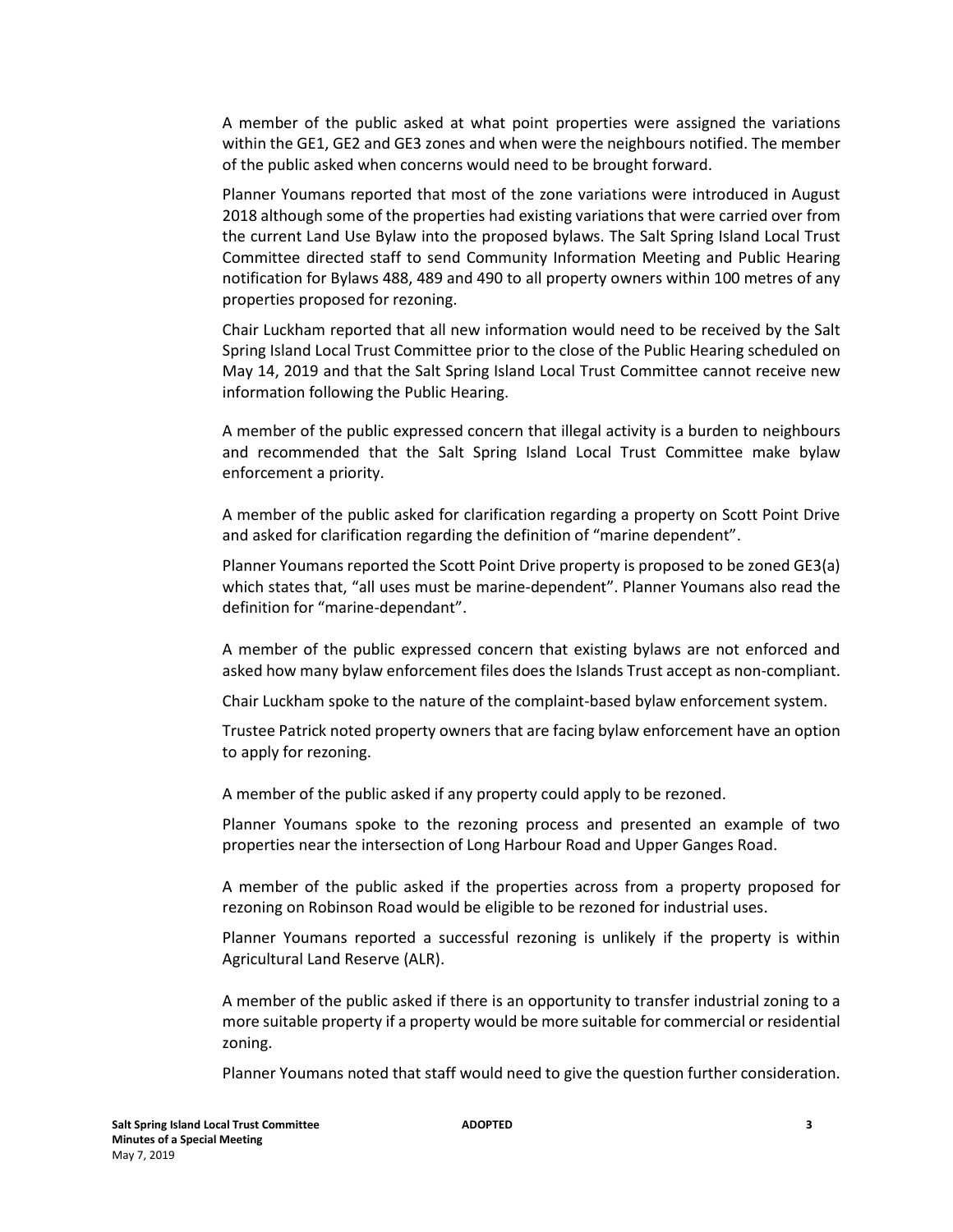A member of the public asked if a property with GE1, GE2, or GE3 designation is permitted to have more than one residence or accommodation and commented that other jurisdictions have permitted more than one residence to support employee housing.

Planner Youmans reported a property with GE 1 zone is permitted one dwelling unit as an accessory to the principal use. He noted the question would require further investigation.

A member of the public asked what the constraints are to rezoning a strip of properties on Rainbow Road to Industrial use.

Planner Youmans reported that several of the properties in the Rainbow Road area are in the Agricultural Land Reserve (ALR).

A member of the public commented that rezoning to Industrial use would increase property taxes.

Planner Youmans reported the parcel tax is based on a combination of actual uses taking place on the property and potential uses based on the zone.

A member of the public asked if there has been further consideration of a proposal to provide workforce housing at 225 Beddis Road and asked how confident staff are that the proposed bylaws will be adopted by October 2019.

Chair Luckham recommended that the request for consideration of workforce housing at 225 Beddis Road be submitted to the Salt Spring Island Local Trust Committee in writing. Chair Luckham spoke to the variables involved with the bylaw adoption process and noted that October 2019 is a reasonable timeline for completion of the proposed bylaws.

CRD Director Holman asked which General Employment zone allows for recycling and whether recycling in the GE zones require a CRD transfer station licence. Director Holman expressed support for the two private transfer stations that have legal non-conforming uses (Lee Road and Blackburn Road) to be included in the proposed bylaw.

Planner Youmans reported GE1, GE2 and GE3 allow for collection of recyclable materials, excluding outdoor sorting and storage of recycled materials. Planner Youmans also read from the list of permitted uses in the Community Facility 2 (CF2) zone.

A member of the public asked if First Nations have been consulted on the proposed Industrial bylaws and whether a development permit application for a property that has been rezoned to a GE zone need to be referred to First Nations in the future. The member of the public spoke to the CRD drainage project at the end of Rainbow Road.

Planner Youmans spoke to the bylaw referral process for the proposed bylaws and the referral process for development on known archaeological sites.

Chair Luckham reported property owners have the right to know if their property contains a registered archaeological site.

Planner Youmans reported the Islands Trust adopted a First Nations Reconciliation Declaration in March 2019.